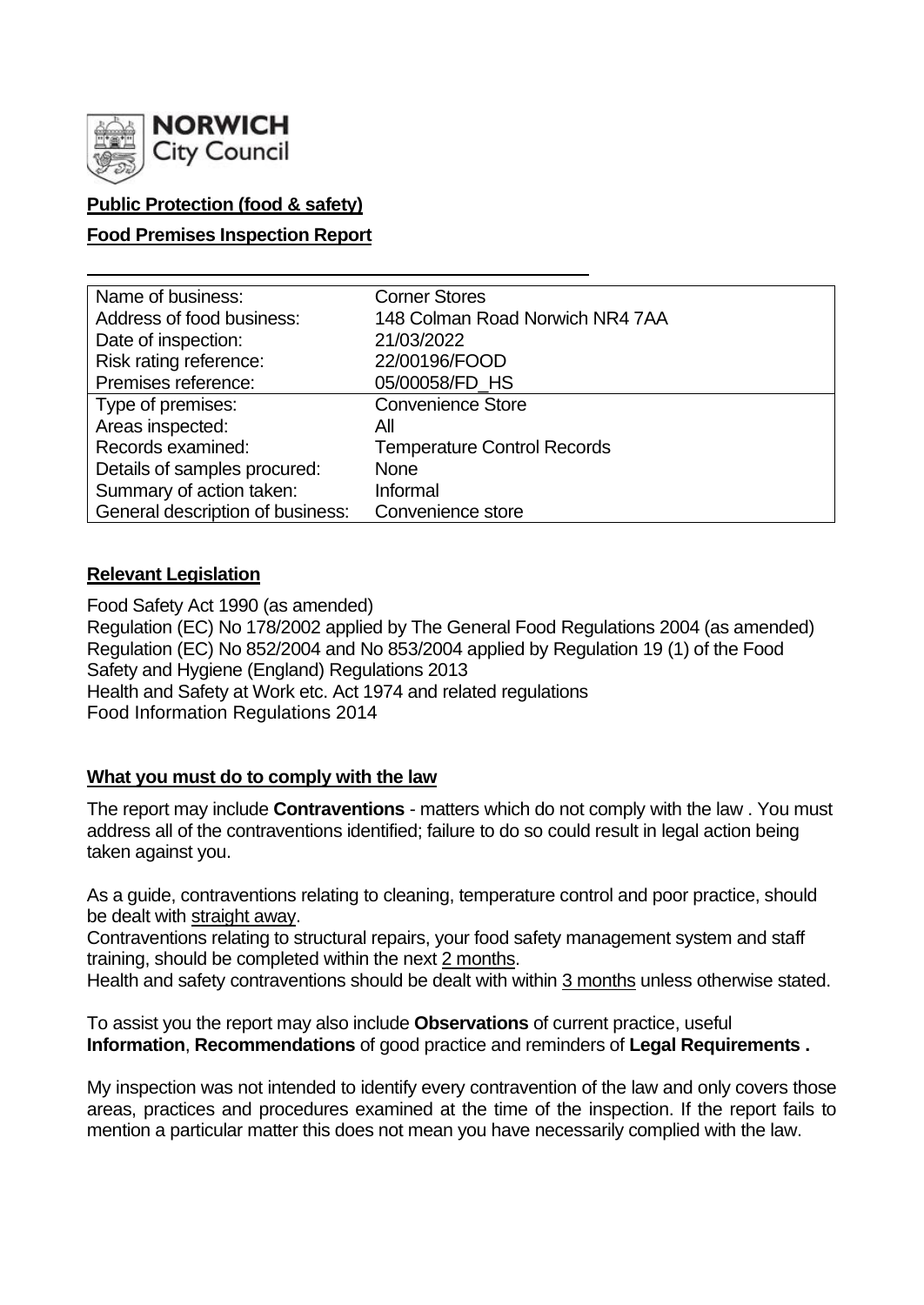# **FOOD SAFETY**

### **How we calculate your Food Hygiene Rating:**

The food safety section has been divided into the three areas which you are scored against for the hygiene rating: 1. food hygiene and safety procedures, 2. structural requirements and 3. confidence in management/control procedures. Each section begins with a summary of what was observed and the score you have been given. Details of how these scores combine to produce your overall food hygiene rating are shown in the table.

| <b>Compliance Area</b>                     |          |    |           | <b>You Score</b> |                |    |           |    |          |  |  |
|--------------------------------------------|----------|----|-----------|------------------|----------------|----|-----------|----|----------|--|--|
| <b>Food Hygiene and Safety</b>             |          |    |           | 0                | 5              | 10 | 15        | 20 | 25       |  |  |
| <b>Structure and Cleaning</b>              |          |    |           | 0                | 5              | 10 | 15        | 20 | 25       |  |  |
| Confidence in management & control systems |          |    |           | 0                | 5.             | 10 | 15        | 20 | 30       |  |  |
|                                            |          |    |           |                  |                |    |           |    |          |  |  |
| <b>Your Total score</b>                    | $0 - 15$ | 20 | $25 - 30$ |                  | $35 - 40$      |    | $45 - 50$ |    | > 50     |  |  |
| <b>Your Worst score</b>                    | 5        | 10 | 10        |                  | 15             |    | 20        |    |          |  |  |
|                                            |          |    |           |                  |                |    |           |    |          |  |  |
| <b>Your Rating is</b>                      | 5        |    |           | 3                | $\overline{2}$ |    |           |    | $\Omega$ |  |  |

Your Food Hygiene Rating is 4 - a good standard



# **1. Food Hygiene and Safety**

Food hygiene standards are high. You demonstrated a very good standard of compliance with legal requirements. You have safe food handling practices and procedures and all the necessary control measures to prevent cross-contamination are in place. Some minor contraventions require your attention. **(Score 5)**

# Hand-washing

**Contravention** The following indicated that hand-washing was not suitably managed:

• no means for hygienically drying hands was available

**Legal Requirement** Wash hand basins must be provided with hot and cold running water and suitable drainage; soap and a hygenic way to dry hands.

# Temperature Control

**Observation** I was pleased to see you were able to limit bacterial growth and/or survival by applying appropriate temperature controls at points critical to food safety and that you were monitoring temperatures.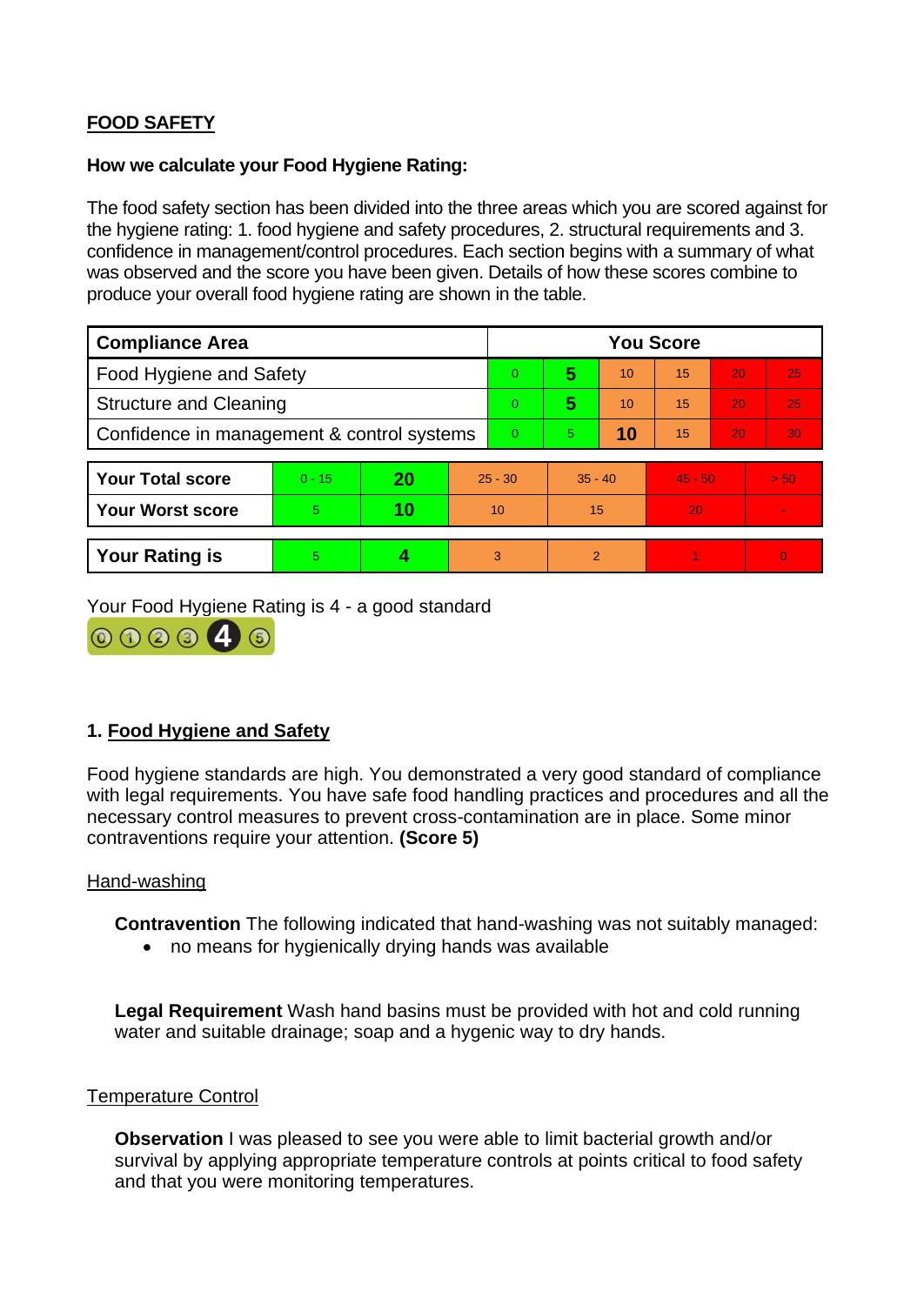# **2. Structure and Cleaning**

The structure facilities and standard of cleaning and maintenance are all of a good standard and only minor repairs and/or improvements are required. Pest control and waste disposal provisions are adequate. The minor contraventions require your attention. **(Score 5)**

# Cleaning of Structure

**Contravention** The following items were dirty and require more frequent and thorough cleaning:

- shelving throughout premises
- flooring
- cobwebs were seen to high areas in the storeroom

# Cleaning of Equipment and Food Contact Surfaces

**Contravention** The following items are dirty and must be cleaned:

- interior bottom to upright display freezersi
- interior to ice cream freezer
- interior around top to display chest freezer

# Cleaning Chemicals / Materials / Equipment and Methods

**Observation** mop was being stored in wc

# **Maintenance**

**Contravention** The following had not been suitably maintained and must be repaired or replaced:

- handle to display chest freezer
- damaged to flooring

# **3. Confidence in Management**

There are generally satisfactory food safety controls in place although there is evidence of some non-compliance with the law. The contraventions require your attention; although not critical to food safety they may become so if not addressed. **(Score 10)**

# Type of Food Safety Management System Required